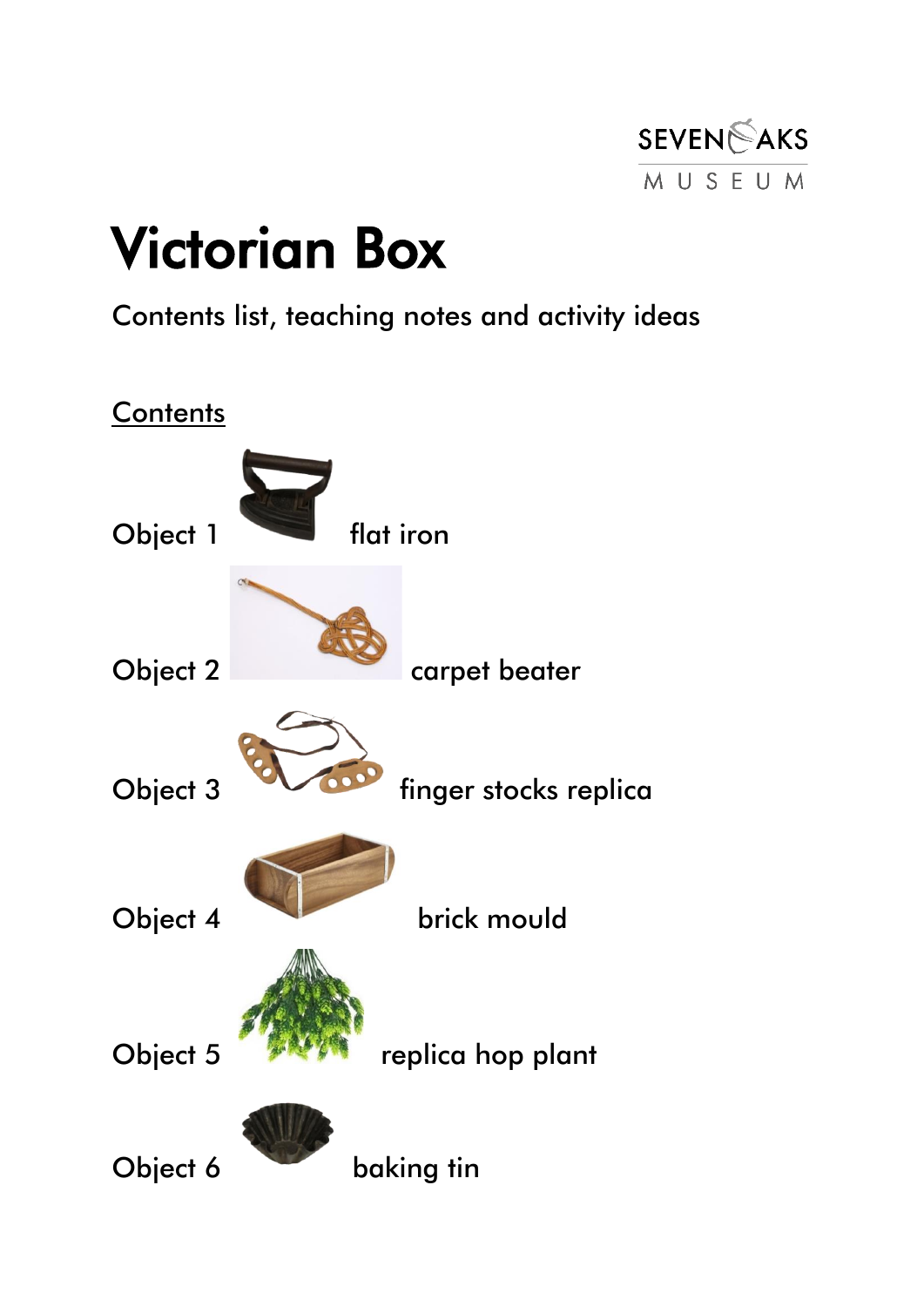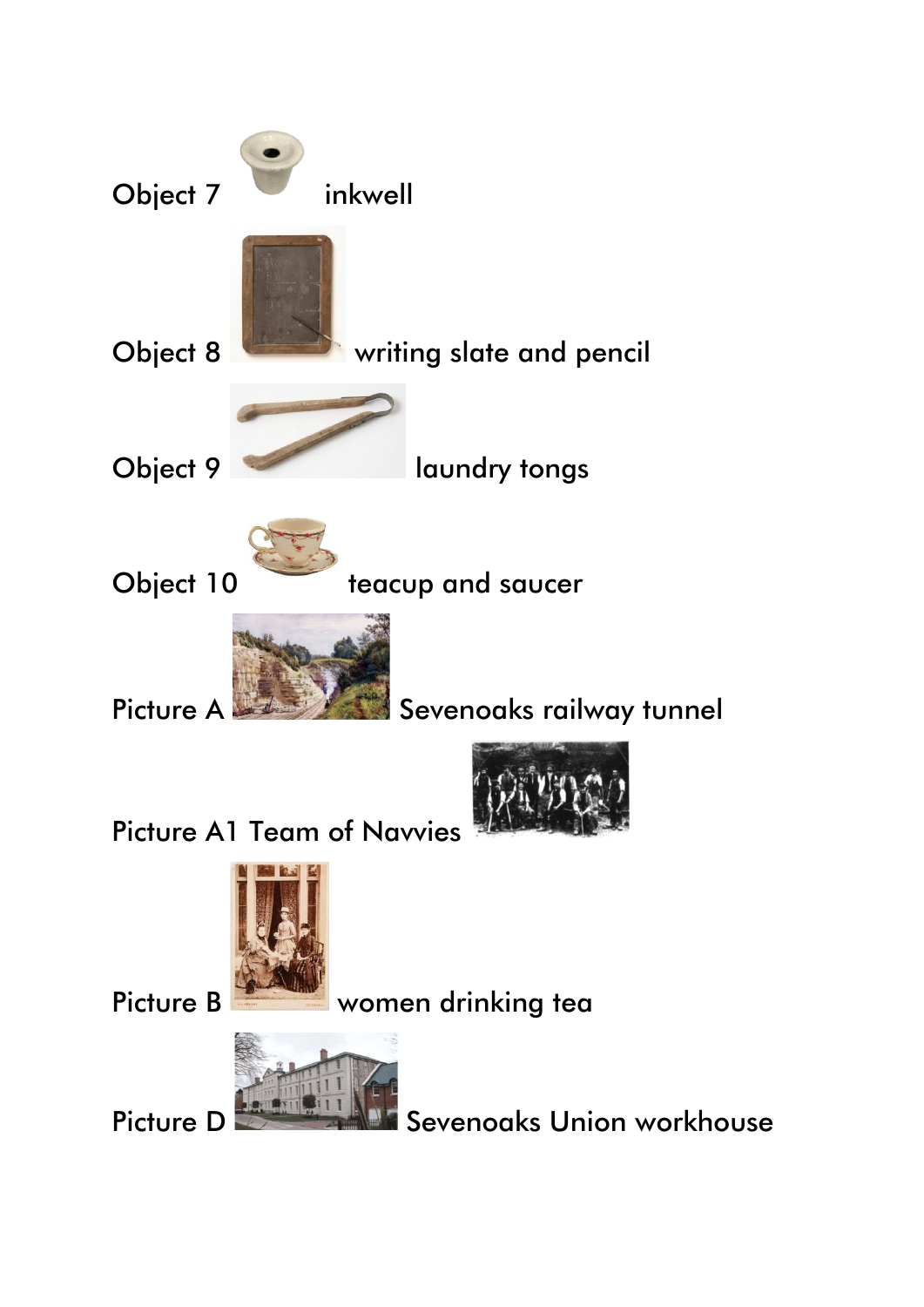

Picture E illustration of workhouse scene in Charles Dickens' novel Oliver Twist



Picture F **Colden Road School** 







handwriting practice sheets (x35)



marbles and instruction sheet



drum and beater (x2)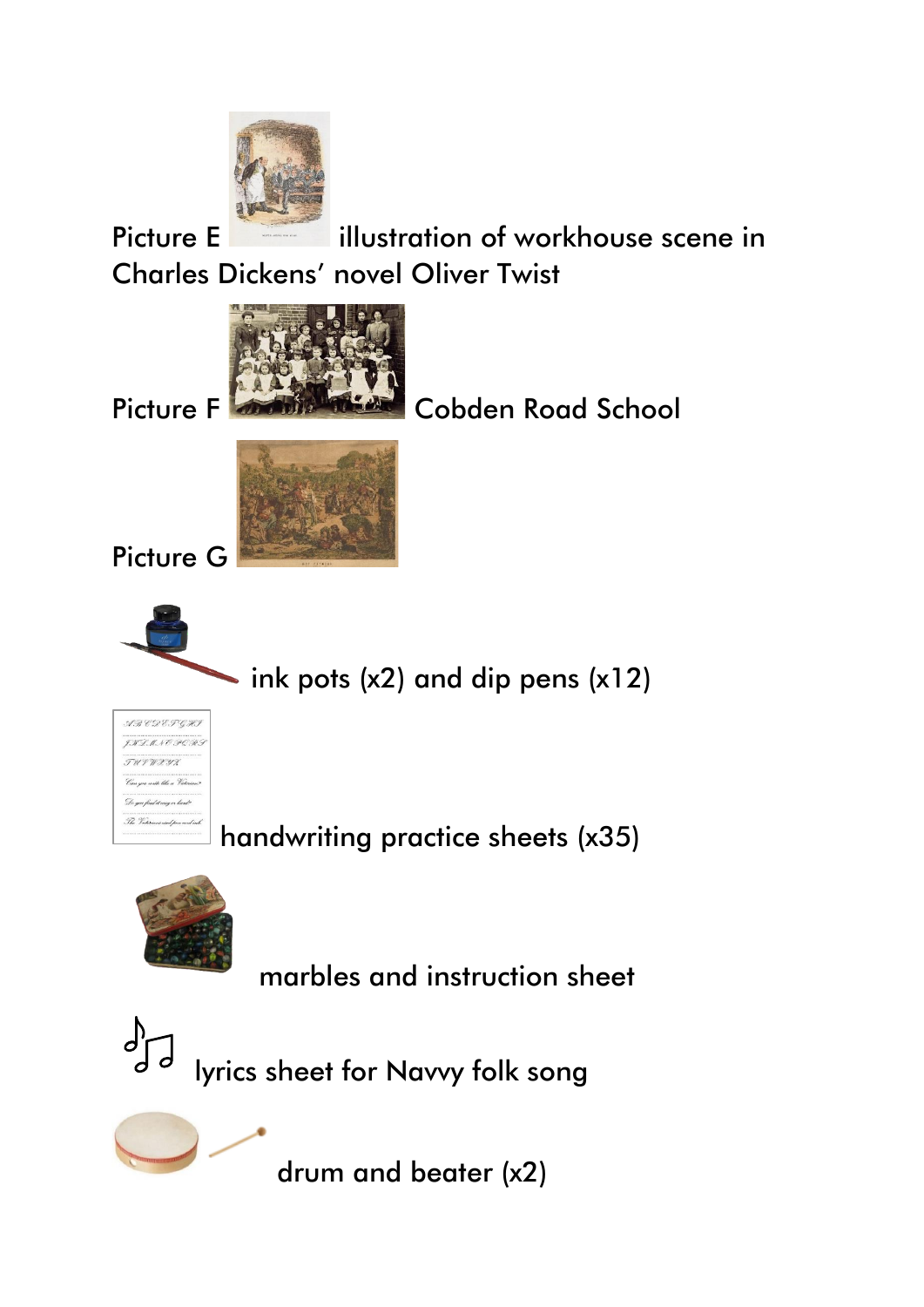### Middle class heroes 'Top Trumps' cards x5



### Discussion topics/ activities

### Childhood

### Picture F

This photograph shows pupils and teachers at Cobden Road School, around 1890.

The school was one of many built after 1870, when the Government decided all children should get an education, not just children from wealthy families.

### Object 3, Object 8

In the 1800s, young children practised handwriting and maths on slates like this.

Q: Can you think of an advantage of using slates instead of paper?

A: Re-using a slate was less costly.

You might have heard the phrase 'to wipe the slate clean'. This is where it comes from. It means to make a new start.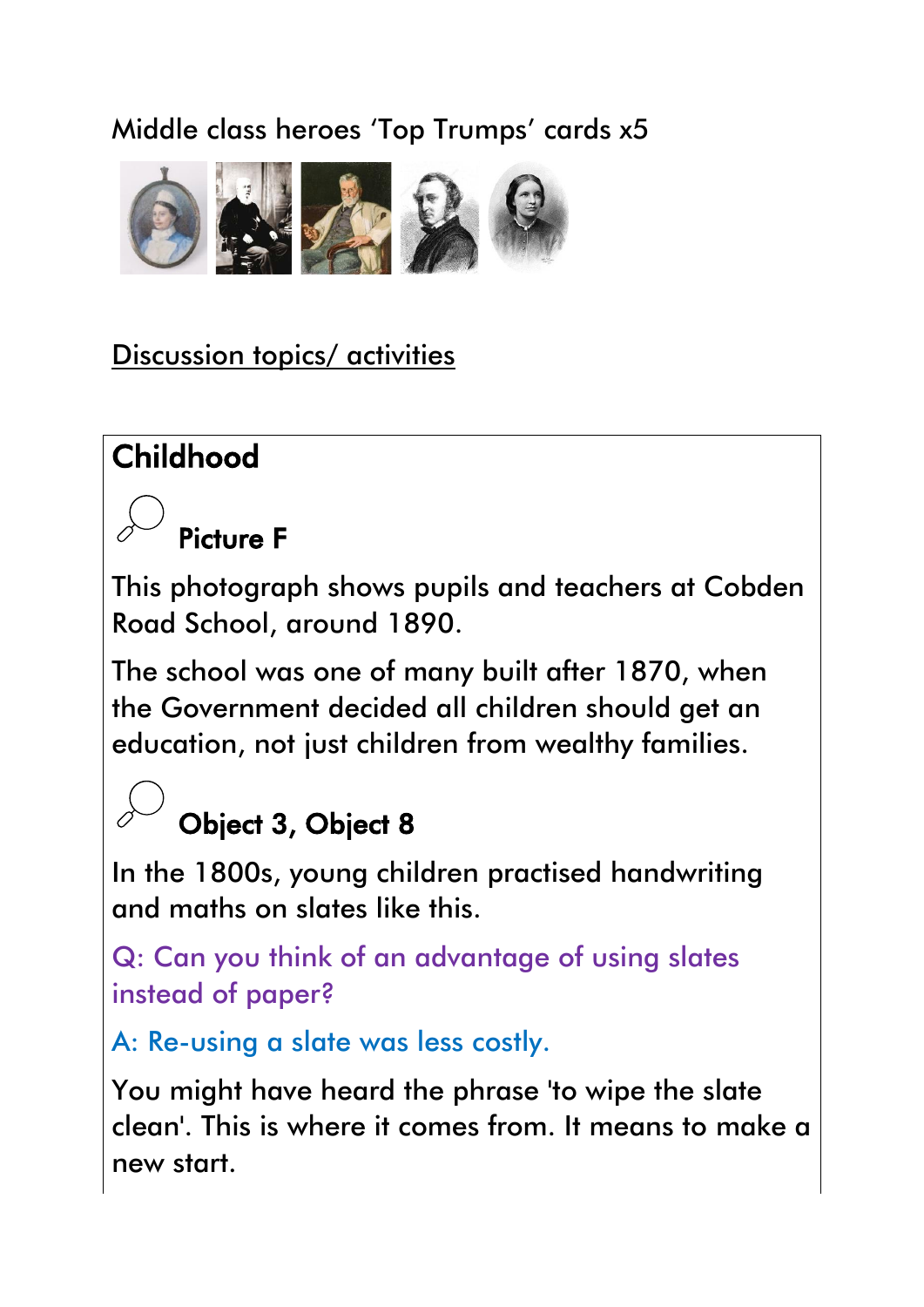You can take it in turns to try writing on the slate, using the special slate pencil. Wipe it after use with a wet paper towel.

Older children worked on paper, using pen and ink.

# Object 7

### Q: Can you guess what this object is?

A: Inkwell.

Each school desk had a hole in the top right corner which the inkwell could slot into, so it would not get spilt. To write, children would dip their pens in the ink.

This design would not be helpful for any left-handed children today. Victorian schools did not allow children to write with their left hand.

 $\frac{\frac{1}{x}}{\frac{1}{x}}$ 

Have a go at writing in the Victorian style, using the inks, pens and activity sheets provided.

# Object 3

Discipline was very strict in Victorian schools and children were supposed to keep quiet and still.

Q: What do you think this was used for?

A: These are finger stocks. Finger stocks like this were placed on a child's fingers and then tied tightly behind the back. They were used to stop fidgeting.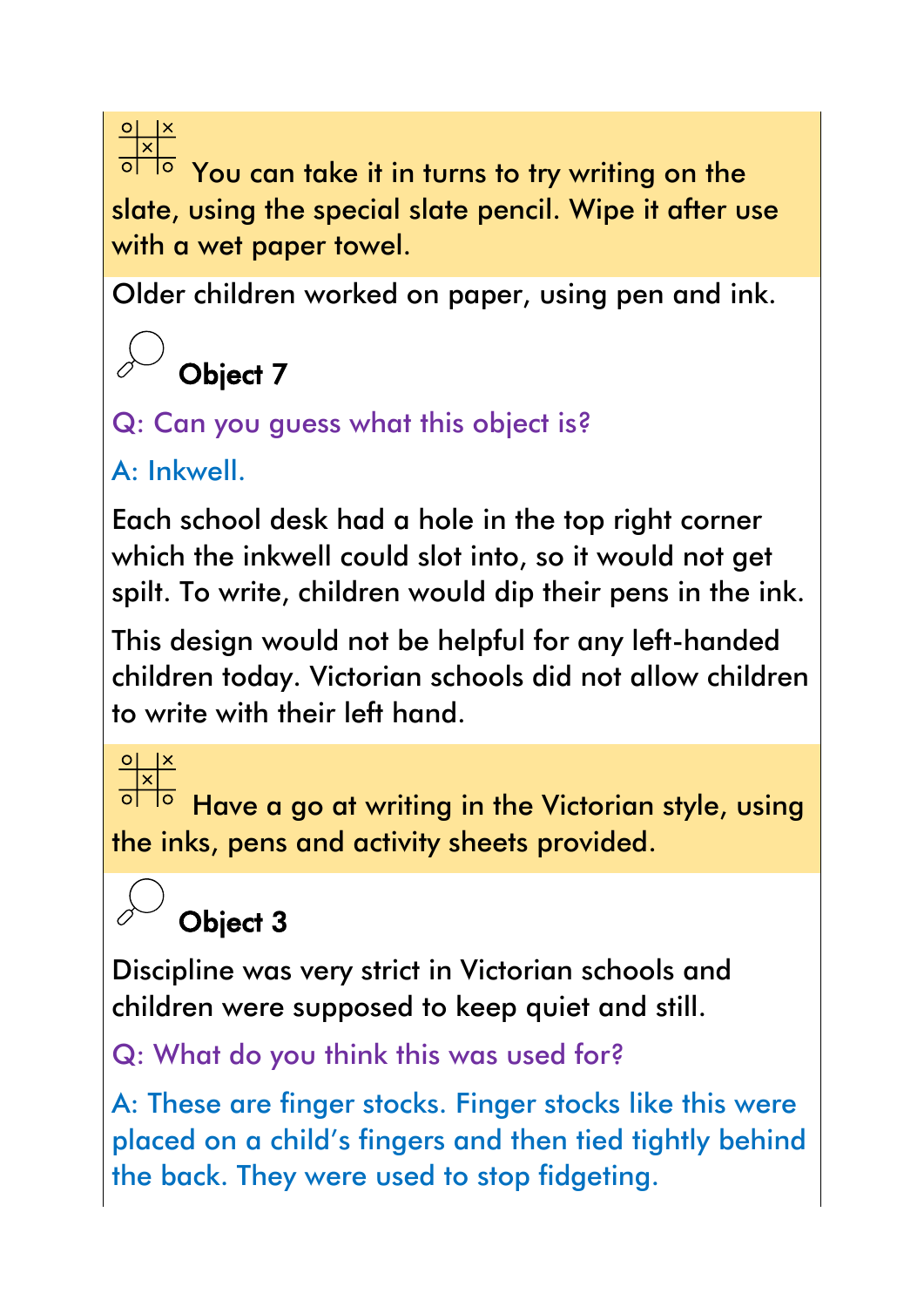You can try them on.

These days we know that for many children, fidgeting helps them concentrate, but the Victorians were not tolerant or understanding of neurodiversity.

Q: What habits do you have that Victorian school teachers would not tolerate? Do you think it is right to use such devices?



# Play Victorian marbles game

Divide into 3 groups and following the instructions on how to play 'ring taw'.

### Picture D, Picture E

Victorian Workhouses were intended to provide work and shelter for people in poverty who had no means to support themselves. The harsh reality was they were more like prisons, forcing child labour and long hours, where occupants suffered from beatings and malnutrition.

Charles Dickens spoke up against the conditions in workhouses in Kent. His novel Oliver Twist depicted the experience of boys living in a workhouse. The illustration is of a famous scene from the story.

Sevenoaks Union workhouse was built in Sundridge 1843. This picture of the building was taken in 2007.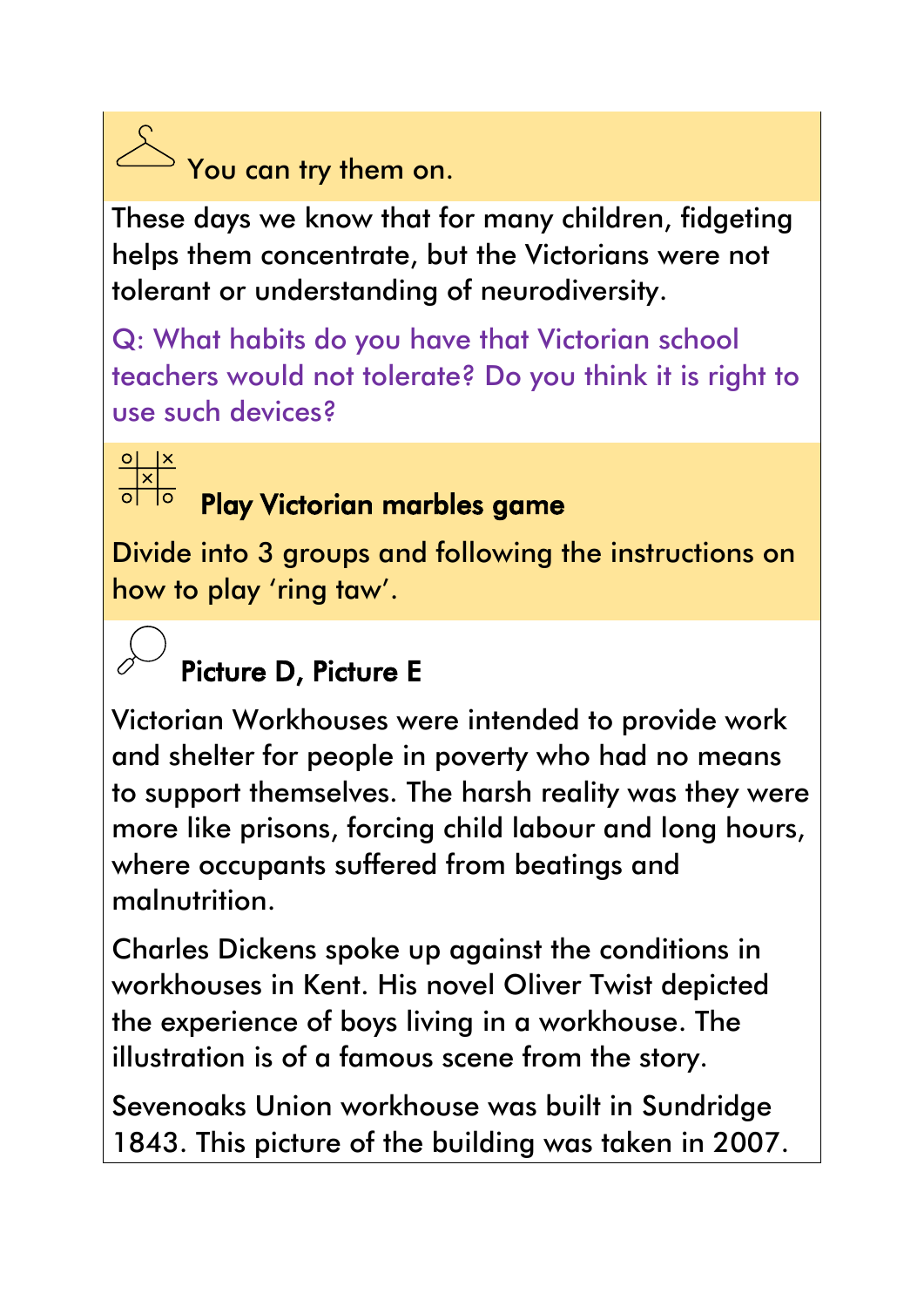### The Home

Servants were employed in wealthy and some middleclass Victorian households. They often lived in the home of their employer.

Girls were recruited to domestic work as young as 11 years old. There was no legal minimum wage, and before a law passed in 1860, an employer was allowed to beat their servants as punishment!

Domestic chores were no simple task without today's technology, and big houses needed many hands to run them.

### Object 1, Object 9

These objects are related to doing laundry.

Unlike today, when we take washing out of the machine after a rinse and spin cycle, Victorians had to pull bed linens and clothing straight out of boiling hot tubs of water. Object 9 is a pair of laundry tongs which were used so they did not burn their hands.

Object 1 is an iron used for pressing clothes. It was heated up on the stove. Two flat irons would be used on rotation as they lost their heat quickly. As one was being used, the other was on the stove.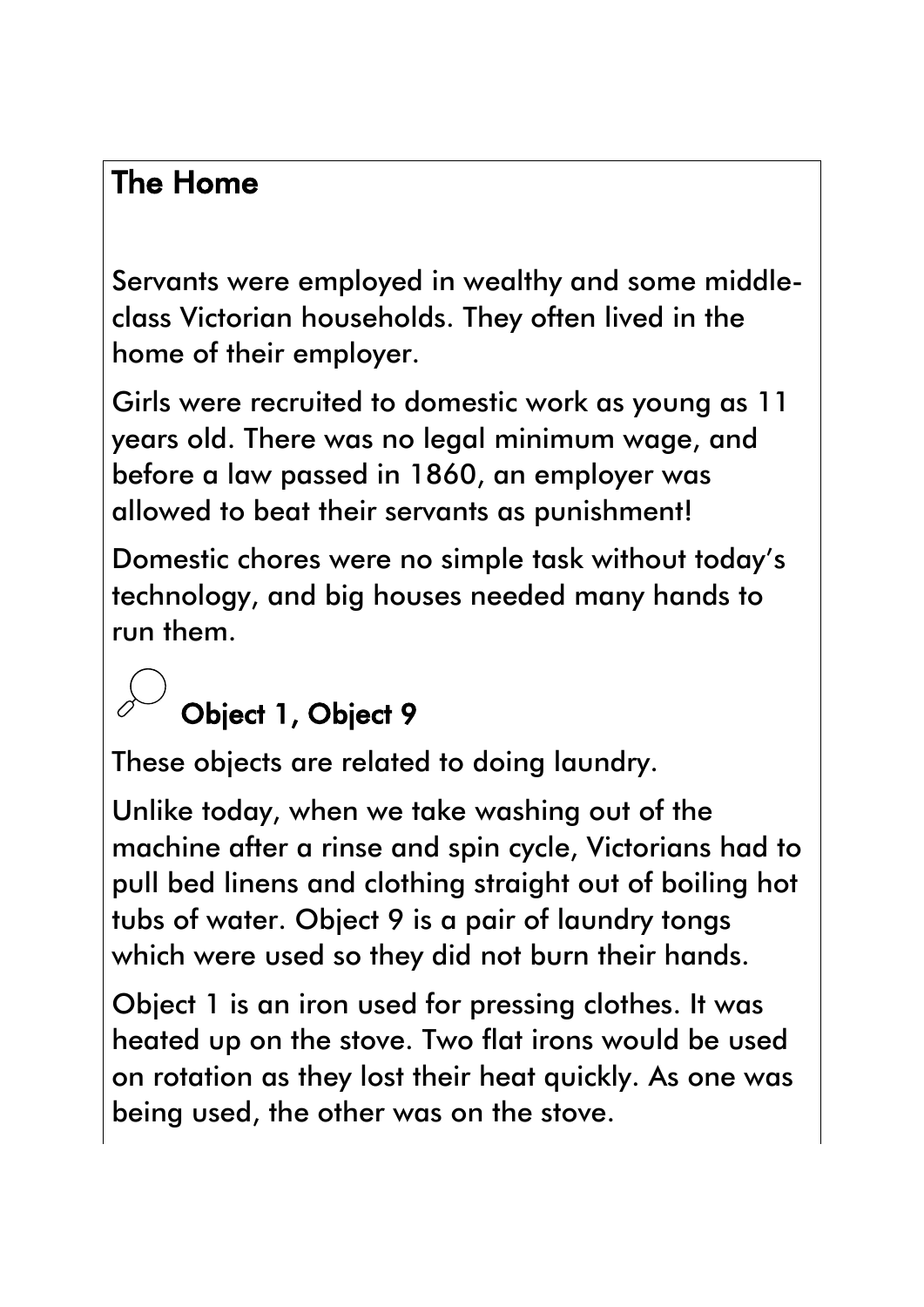# Object 2

Q: What do you think this object was used for?

A: Carpet beater. The rug would be hung outside and the dust beaten out of it.

## Picture B, Object 6, Object 10

Victorian industrialisation led to a rise in the number of married women who did not need to work, because their husbands were earning more money. Married women who worked were seen as less high status.

Whilst poor women were busy working, and rich women enjoyed extravagant leisure activities, middle class women were stuck at rather a loose end.

Their role at home became focused on organising social events.

The Victorians were obsessed with the etiquette of entertaining guests at home, and tea parties became common practice.

### $\frac{Q}{|x|}$

Carefully, take turns holding the teacup and saucer the way you think a polite Victorian lady would have done.

The baking tin would have been used to make cakes for such parties.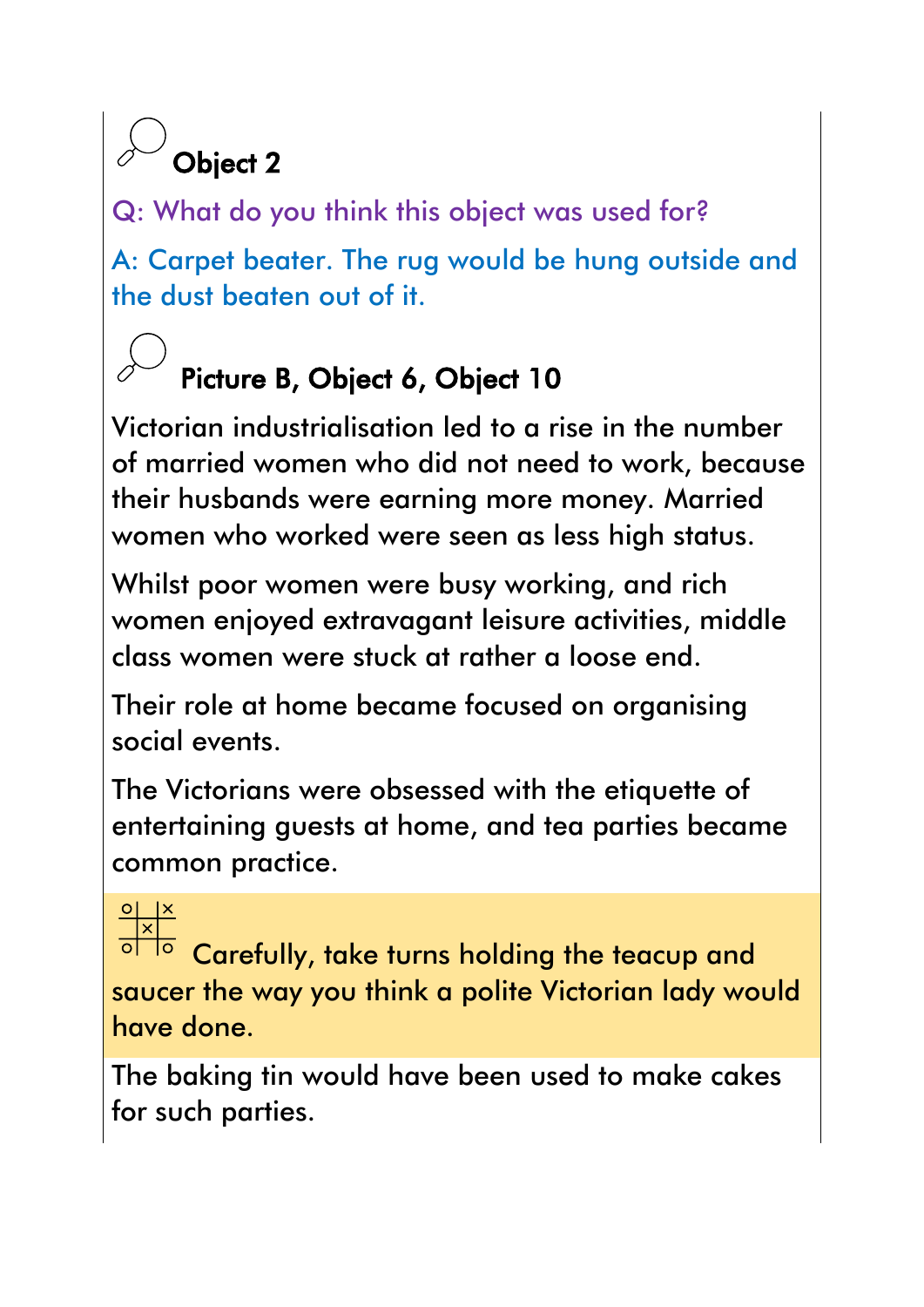These events allowed women to have some societal influence, though some might argue that keeping women busy with these kinds of affairs was holding them back from other opportunities.

Tea parties would range from large gatherings to a few female friends during the day, as captured in this photograph.

### Building the railway

The men who dug the Sevenoaks and Polhill railway tunnels were called navvies. Sevenoaks railway tunnel was built between 1864 and 1868. It is the longest mainline railway tunnel in the south of England.

The navvies lived with their families in unsanitary huts provided by their employer. In 1865 smallpox was rife, seriously affecting the tunnel workers and their families.

# $\begin{array}{c|c}\n\circ & \times \\
\hline\n\circ & \circ \\
\hline\n\circ & \circ\n\end{array}$

# Learn a Navvy folk song

Read the lyric sheet. These are lyrics of a real folk song, describing the life of a navvy at work.

Can you come up with tune for the Navvy Song, and perform it using the drums to keep the beat?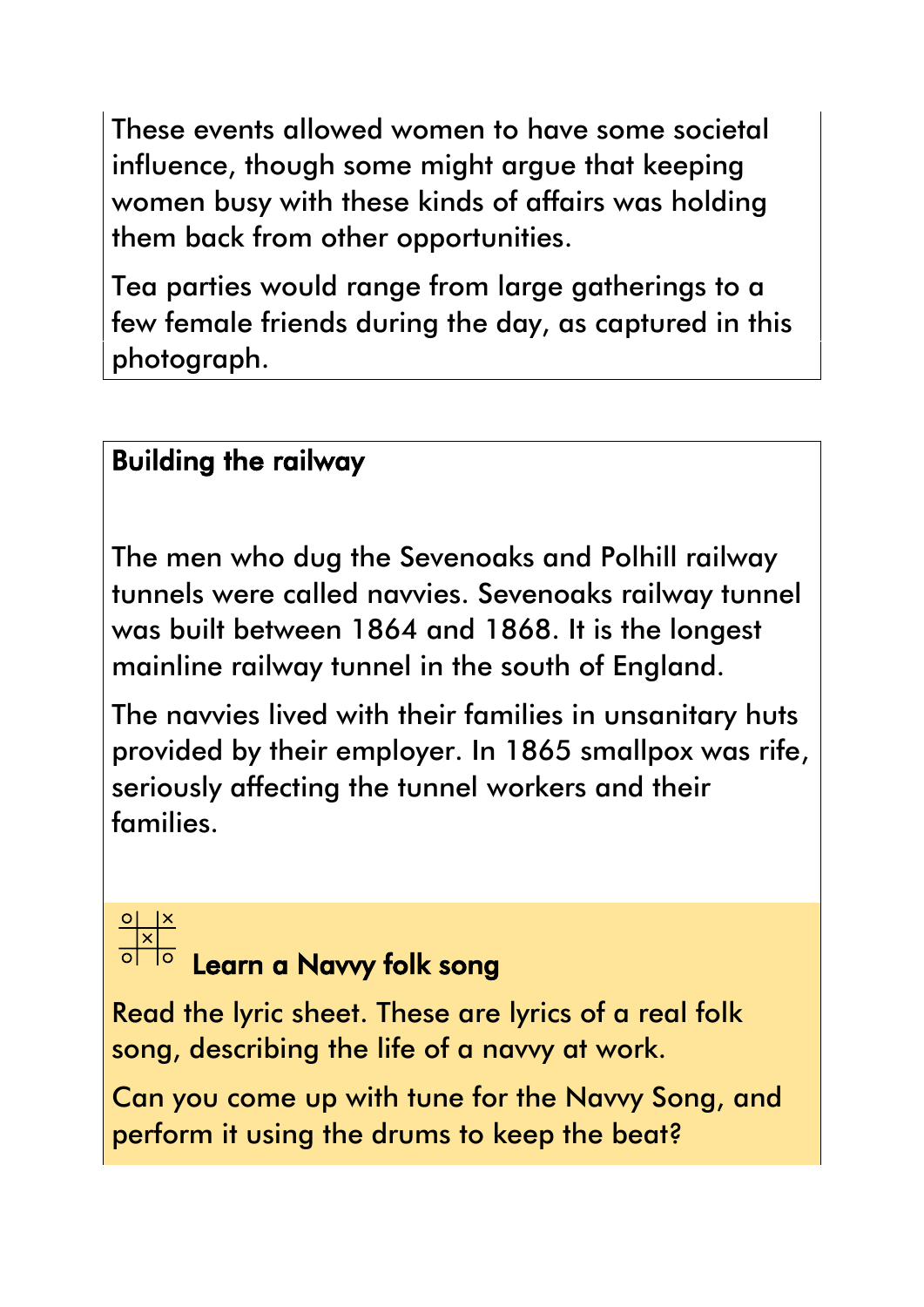Folk songs are historical evidence, songs about everyday life that have been passed down through generations.

Glossary of terms used in the song:

### **Banker**

Labourer who makes banks of earth, ditches, etc.

### Dumpling

Heap of material flung down. In this context it could mean a length of embankment.

### **Ganger**

Leader of a gang of navvies who was often a subcontractor for their labour.

### **Mess**

Shared accommodation usually an eating place.



Q: What do you think this object is?

It relates to a rapidly growing industry in Sevenoaks during the time that the railways were built.

A: Brick mould.

Brick making was one of the biggest industries in Sevenoaks from the Victorian times until the 1920s. This was initially to support the building of the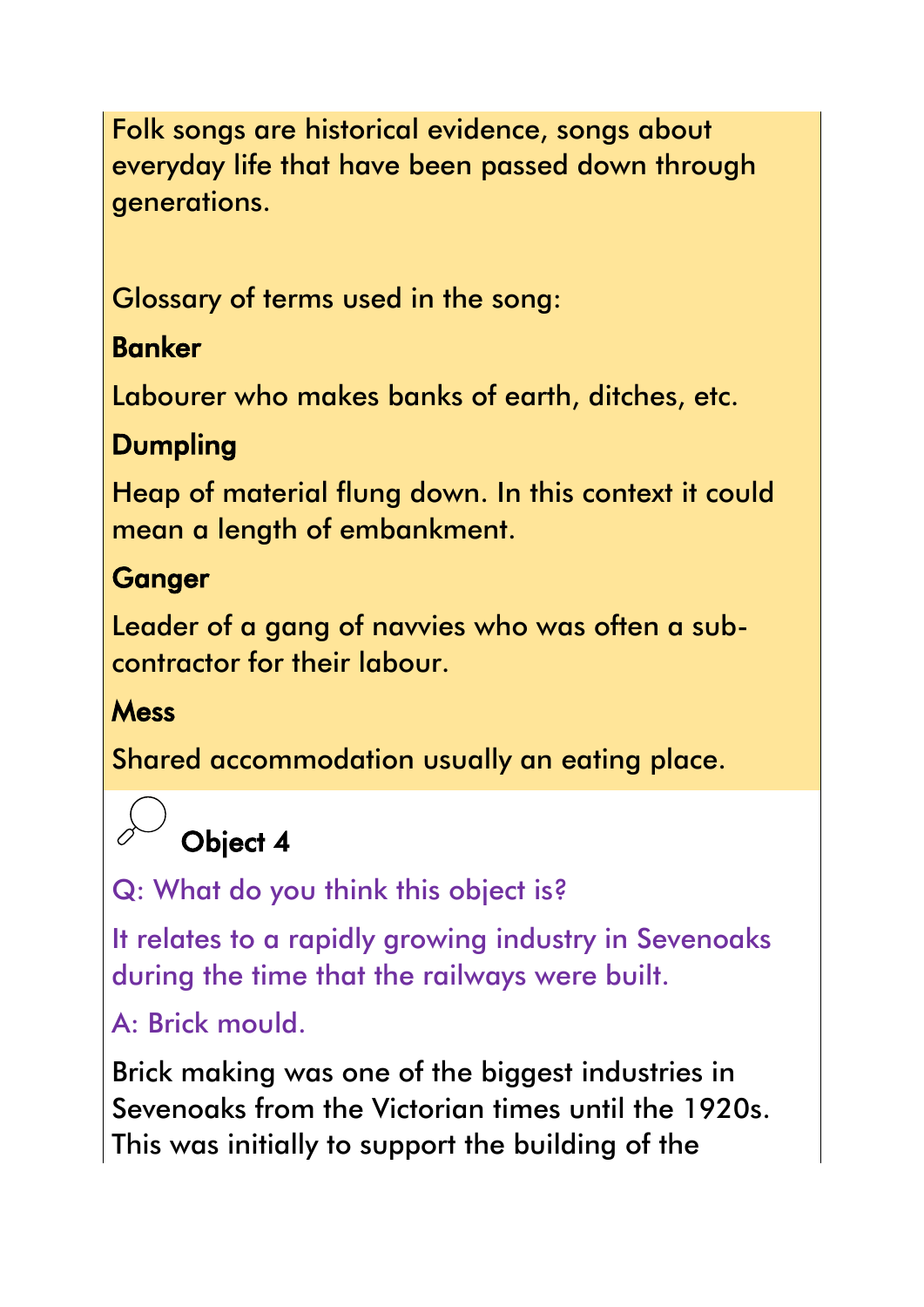railways, and then to provide houses for a growing population of commuters.

Brick workers would roll loosely shaped wet clay (which had been locally dug) in sand before pressing it into moulds. The bricks would then be dried for several days, removed from the mould, and put into a kiln, a big oven which hardened and finished off the bricks.

#### Hop farming

### Object 5, Picture G

This is a replica of a hop plant. In the 1870s, there were hop farms all over Kent. Hops is a plant used in brewing beer. There were several breweries in the Sevenoaks area in Victorian times.

Hop harvesting in Kent was done by working class Londoners and Gypsy travellers who would come here during hop season. It was a holiday for those used to city life. The picture depicts a typical scene, where whole families would work together. In the background are oast houses, buildings used for drying out the hops. The tradition of 'hopping down to Kent' lasted into the 1960s.